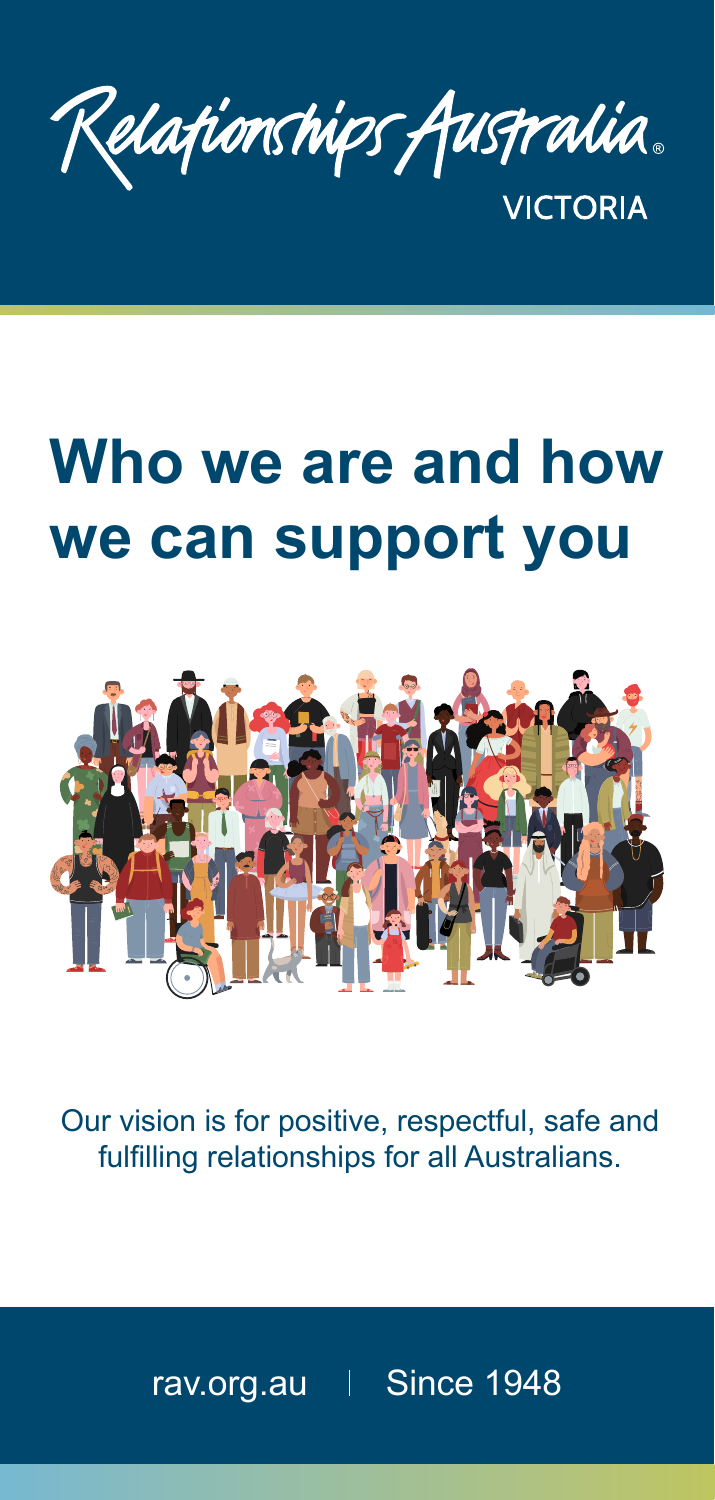### **Who we are**

Relationships Australia Victoria (RAV) is a community-based, not-for-profit organisation with no religious affiliations. We have been providing family and relationship support services since 1948.

### **What we can help with**

We can provide services to support you and your family with a wide range of issues, such as:

- relationships with your partner, family or friends
- separation / divorce
- parenting
- mental health
- family violence
- grief and loss
- managing change
- stress
- ageing and retirement
- loneliness and isolation
- other issues that are affecting your relationships, or causing concern.

### **Who we support**

Our services are for all members of the community, regardless of their religion, age, gender, sexual orientation, lifestyle choice, cultural background or economic circumstances.

We can support individuals, couples, families, parents/carers, children and young people, and older Australians.

## **Talk to us today**

 $\boxtimes$ 

**Phone [1300 364 277](Tel:1300364277) (local call cost)** 

**Email [enquiries@rav.org.au](mailto:enquiries%40rav.org.au%20?subject=)** 

**Visit [rav.org.au](https://www.relationshipsvictoria.org.au/)**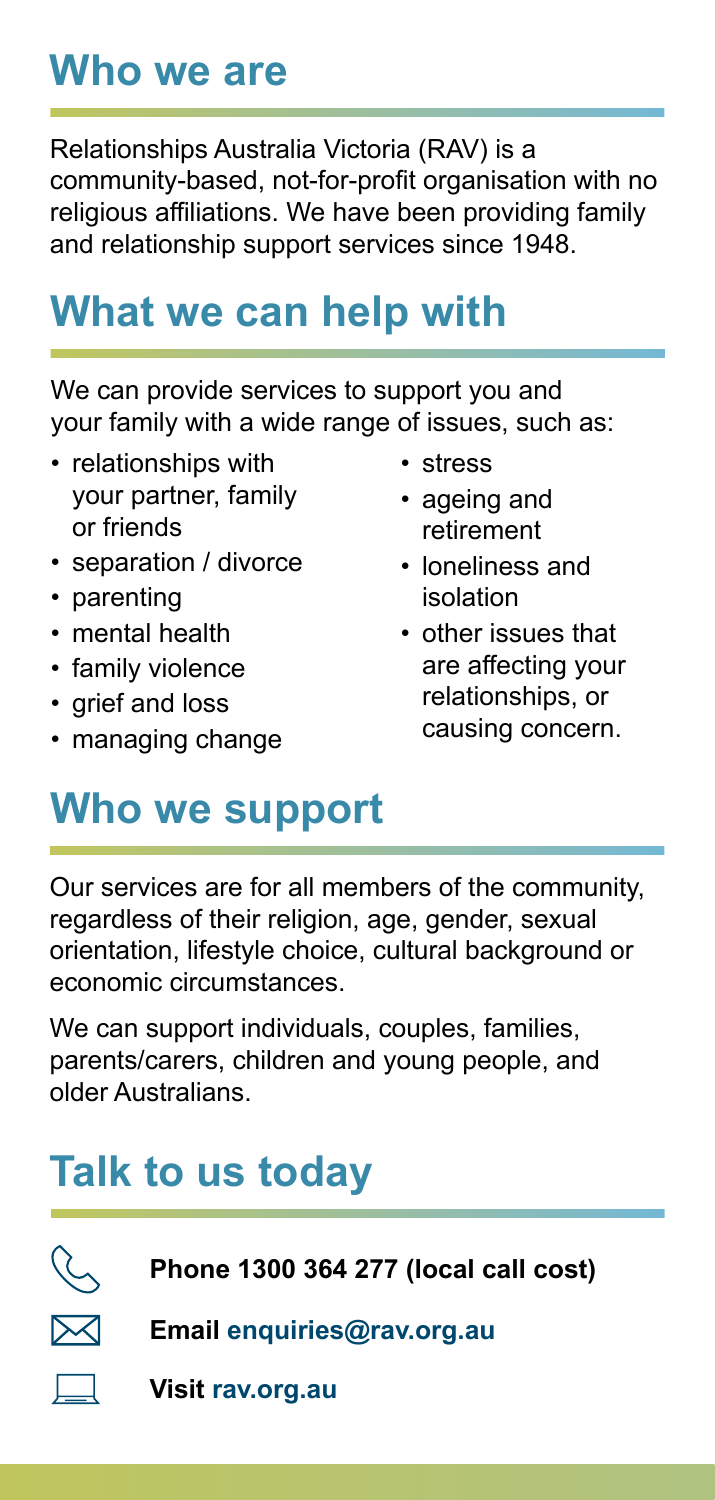### **Where we are**

We provide services:

- in-person (where COVIDSafe) from 18 locations across metropolitan Melbourne and regional Victoria and through additional outreach locations and community engagement initiatives
- online
- over the telephone.

### **RAV centres**

**Ballarat:** 1025 Sturt Street [\(03\) 5337 9222](Tel:0353379222) **|** [ballarat@rav.org.au](mailto:ballarat%40rav.org.au?subject=)

**Boronia:** 83 Boronia Road [\(03\) 9725 9964](Tel:0397259964) **|** [boronia@rav.org.au](mailto:boronia%40rav.org.au?subject=)

**Cranbourne:** 2/199 South Gippsland Highway (corner of William Street) [\(03\) 5990 1900](Tel:0359901900) **|** [cranbourne@rav.org.au](mailto:cranbourne%40rav.org.au?subject=)

**Cranbourne North:** 405 Narre Warren Road [\(03\) 5911 5400](Tel:0359115400) **|** [cranbournenorth@rav.org.au](mailto:cranbournenorth%40rav.org.au?subject=)

**Greensborough:** Banyule Community Health, 3/25-33 Grimshaw Street [\(03\) 9431 7777](Tel:0394317777) **|** [greensborough@rav.org.au](mailto:greensborough%40rav.org.au?subject=)

**Kew:** 46 Princess Street [\(03\) 9261 8700](Tel:0392618700) **|** [kew@rav.org.au](mailto:kew%40rav.org.au?subject=)

**Shepparton:** 634 Wyndham Street [\(03\) 5820 7444](Tel:0358207444) **|** [shepparton@rav.org.au](mailto:shepparton%40rav.org.au?subject=)

**Sunshine:** 1st Floor, Harvester Centre, 4 Devonshire Road [\(03\) 8311 9222](Tel:0383119222) **|** [sunshine@rav.org.au](mailto:sunshine%40rav.org.au?subject=)

**Traralgon:** 59 Breed Street [\(03\) 5175 9500](Tel:0351759500) **|** [traralgon@rav.org.au](mailto:traralgon%40rav.org.au?subject=)

**Central Office (Camberwell):** 1183 Toorak Road Training and administration services only [\(03\) 8573 2222](Tel:0385732222) **|** [enquiries@rav.org.au](mailto:enquiries%40rav.org.au?subject=)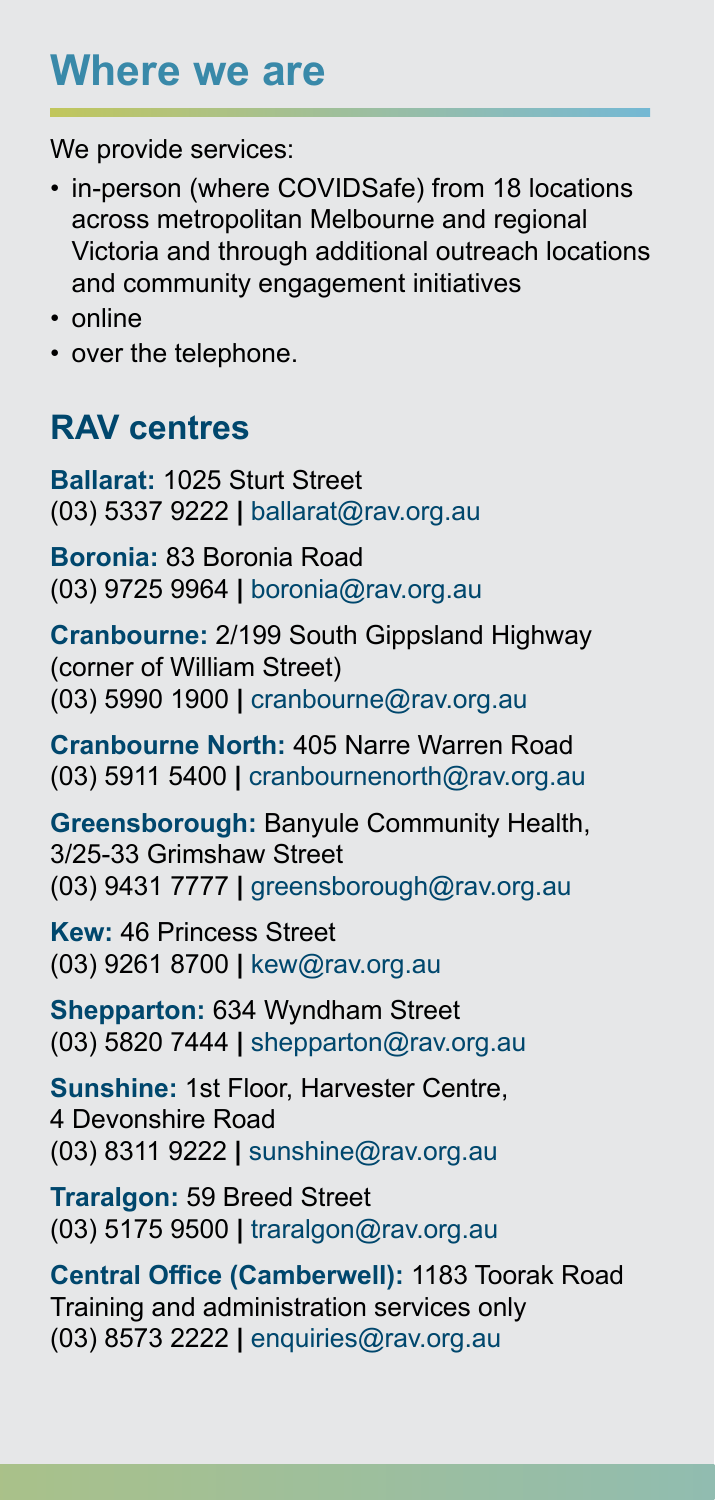### **Family Relationship Centres (FRCs)**

Our 4 Victorian FRCs provide information, referral and family dispute resolution for parenting and/or property and financial matters, to support couples and families experiencing relationship difficulties, including separation.

**Berwick:** 38 Clyde Road [\(03\) 8768 4111](Tel:0387684111) | [enquiries@berwickfrc.org.au](mailto:enquiries%40berwickfrc.org.au?subject=)

**Greensborough:** 79 Grimshaw Street [\(03\) 9404 7800](Tel:0394047800) | [enquiries@greensboroughfrc.org.au](mailto:enquiries%40greensboroughfrc.org.au?subject=)

**Melbourne:** 379 Collins Street (enter via Queen Street) [\(03\) 8625 3666](Tel:0386253666) | [enquiries@melbournefrc.org.au](mailto:enquiries%40melbournefrc.org.au?subject=)

**Sunshine:** 1 Clarke Street [\(03\) 9313 0444](Tel:0393130444) | [enquiries@sunshinefrc.org.au](mailto:enquiries%40sunshinefrc.org.au?subject=)

#### **headspace**

headspace is the National Youth Mental Health Foundation, providing early intervention mental health services to young people aged 12 to 25. RAV is the lead agency delivering headspace services in Bairnsdale, Sale and Wonthaggi.

**headspace Bairnsdale:** 171 Main Street [\(03\) 5141 6200](Tel:0351416200) | [info@headspacebairnsdale.org.au](mailto:info%40headspacebairnsdale.org.au?subject=)

**headspace Sale:** 453 Raymond Street [\(03\) 5184 5000](Tel:0351845000) | [info@headspacesale.org.au](mailto:info%40headspacesale.org.au?subject=)

**headspace Wonthaggi:** 5b Murray Street [\(03\) 5671 5900](Tel:0356715900) | [info@headspacewonthaggi.org.au](mailto:info%40headspacewonthaggi.org.au?subject=) The centre also provides services from 5 outreach locations across Bass Coast and South Gippsland.

### **Open Place**

Free, specialist support for people who grew up in institutional care in Victoria prior to 1990, known as Forgotten Australians / Pre-1990 Care Leavers.

1/8 Bromham Place, Richmond [1800 779 379](Tel:1800779379) **|** [info@openplace.org.au](mailto:info%40openplace.org.au?subject=)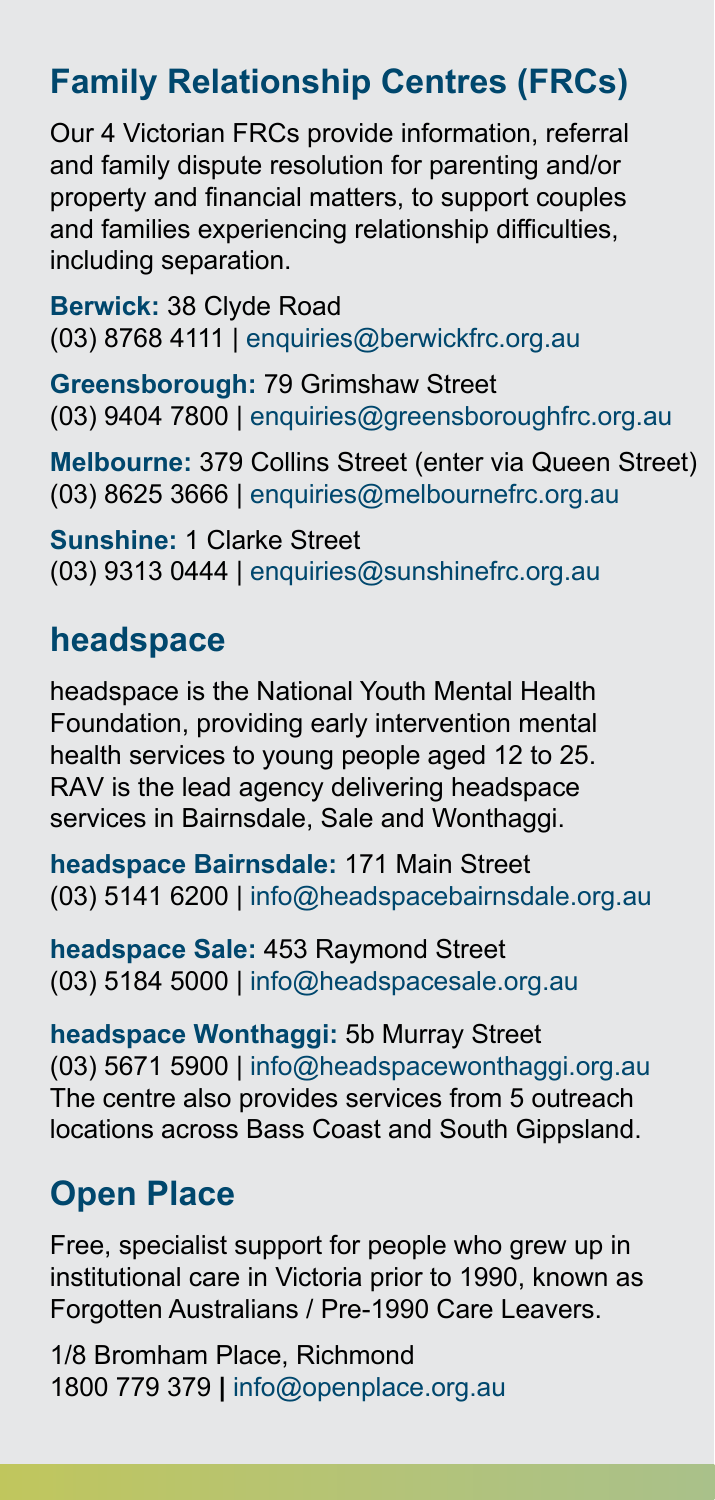# **Our services and programs**

Our whole-of-family approach means that the needs and goals of all family members are considered.

#### **Aboriginal and Torres Strait Islander Community Engagement**

We partner with Aboriginal Community Controlled services and programs to support the needs of Aboriginal and Torres Strait Islander peoples.

#### **Counselling**

A service that gives you the opportunity to talk about any difficulties or challenges you are experiencing, in a safe and supportive environment. It can help you to find positive ways to manage your situation.

#### **Disability Counselling and Support**

Free, confidential counselling and emotional and practical support for people who have had violence, abuse, neglect and/or exploitation perpetrated against them, and those impacted by the Disability Royal Commission.

#### **early matters**

A free program in Ballarat (Wendouree, Miners Rest and Ballarat South) and Sunshine (Delahey and Kings Park) to promote and strengthen healthy family relationships.

#### **Family dispute resolution (family mediation)**

A service to help couples who are separating to resolve their family law disputes. These include conflicts about parenting and the care of children, child support, financial arrangements, and property matters and settlements.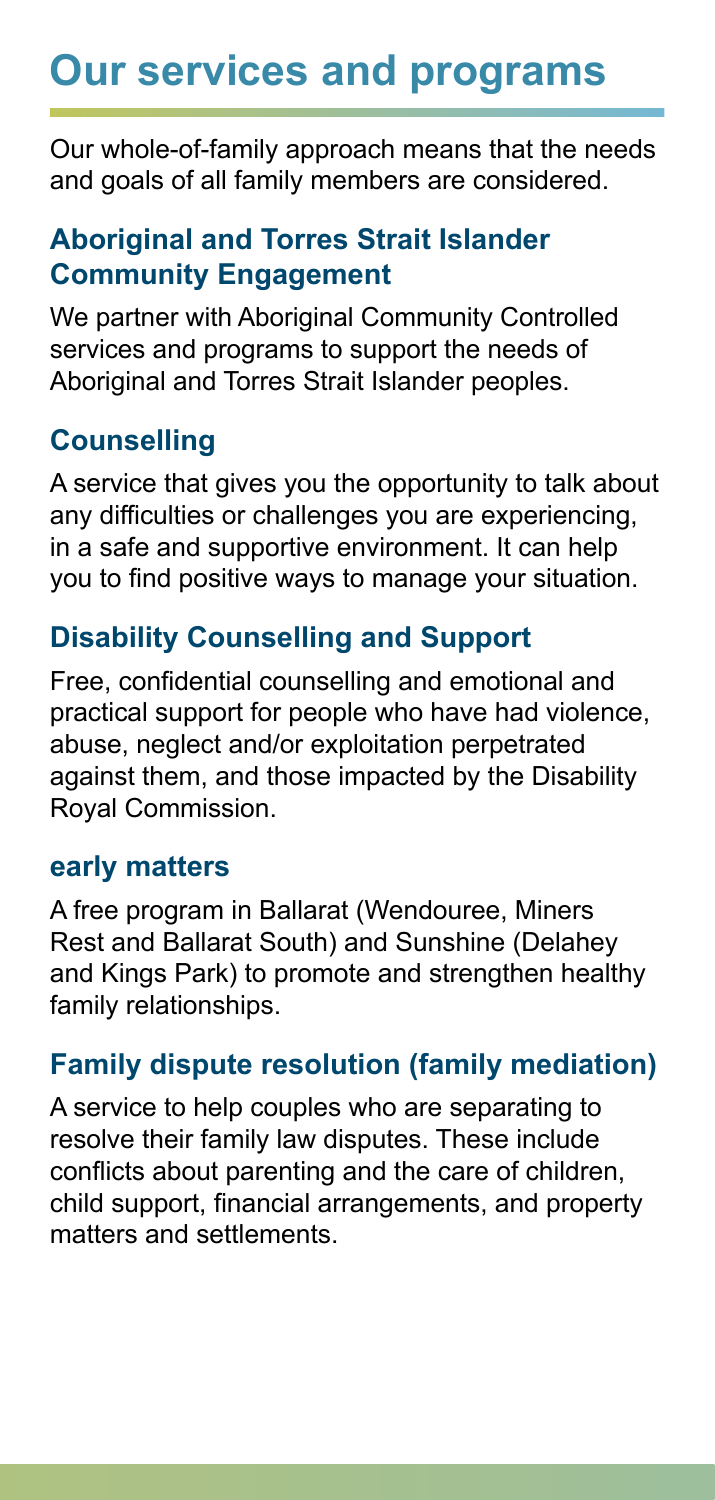#### **Family violence services**

We are funded to provide:

- men's behaviour change programs (MBCPs)
- free case management support for men who use violence and whose circumstances (housing, mental health, drug and alcohol issues) are barriers to their behaviour change
- post-MBCP groups, parenting programs and individual sessions to help sustain change
- free specialist counselling and support groups for women impacted by violence.

A key component of these and other programs is our Family Safety Model, which uses a holistic approach to family safety by providing safety planning, risk assessments and support to the current/former partners and children of men in these programs.

#### **Forced Adoption Support Service**

Free, confidential counselling, emotional and practical support and information for people affected by past forced adoption policies and practices.

#### **Frontline bushfire counselling program**

Free counselling and support, group programs and children's play therapy, for those impacted by the 2019/20 bushfires in East Gippsland.

#### **i-Connect**

A Family Mental Health Support Service in East Gippsland, providing free early intervention support for young people aged 0-18.

#### **Intercountry Adoptee and Family Support Service**

Free and confidential support for intercountry adoptees and their families, including young adoptees, adult adoptees and adoptive parents.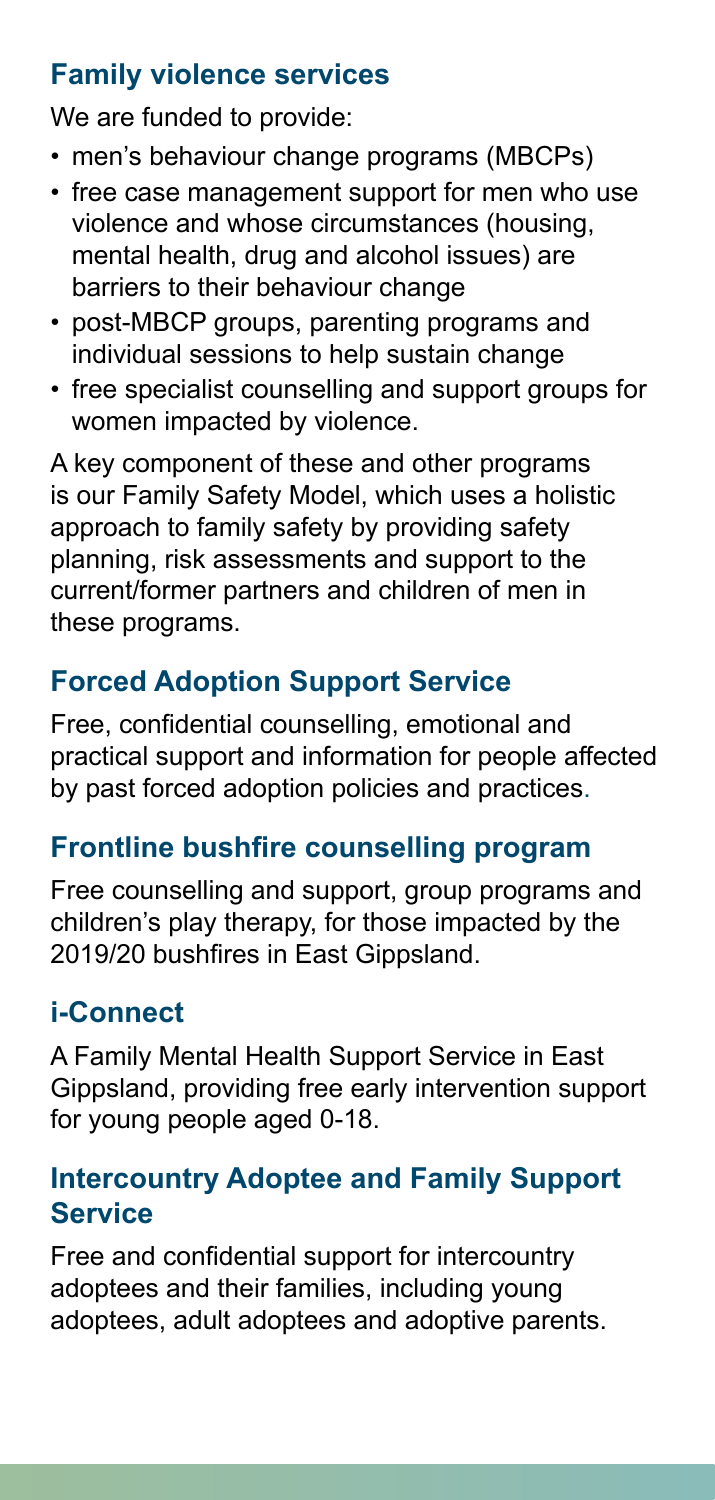#### **I like,** *like* **you**

A healthy relationships, emotional wellbeing and family violence prevention program for primary and secondary schools.

#### **Redress Support Services**

Free, confidential emotional and practical support for anyone making, or considering making, an application through the National Redress Scheme.

#### **Relationship education programs**

We offer courses and groups to help you connect with others and learn new skills, including Parenting After Separation Seminar programs, Tuning in to Kids/TeensTM, Men Being Well, trauma recovery groups, and PREPARE/ENRICH programs for couples who are planning to marry or commit.

# **Professional training**

We provide research and evidence-led training in areas related to families and relationships, including:

- professional development workshops
- on-demand webinars and short courses
- customised training packages
- clinical supervision and leadership coaching.

Through our Registered Training Organisation (RTO 21977), we provide the following accredited courses:

- CHC81015 Graduate Diploma of Relationship Counselling (Responding to Family Violence)
- CHC81115 Graduate Diploma of Family Dispute Resolution



• CHCSS00110 Mediation Skill Set.

We also offer a Mediation Training Course and Specialist Course in Integrative Couple Therapy.

We deliver specialised funded programs including Support for Fathers and the following correctional cohort programs: ATLAS, LINCS, LINCS in Families.